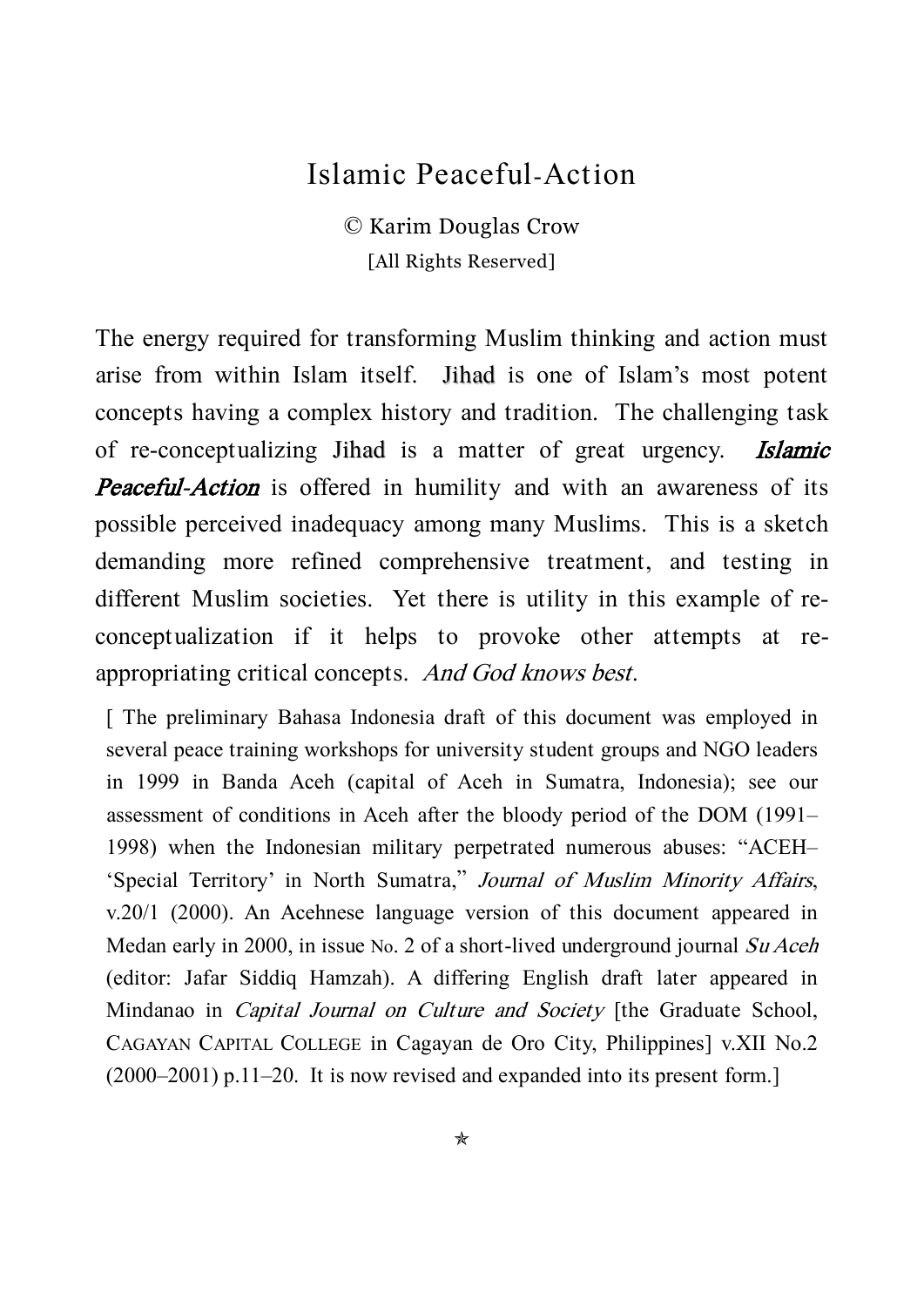# Islamic Peaceful-Action  $\frac{1}{\phi}$  Jihad Silmi ®

## An Approach to Justice *&* Freedom in Muslim Societies

ISLAM provides a set of powerful teachings and practices with universal relevance for humanity. These retain the potential to make a great contribution for reformation of societies and world peace. Islam also clearly possesses a comprehensive set of values and methodology for 'Peaceful-Action'/al-Jihad al-Silmi. The greatest challenge now facing Muslims is to present Islamic values in authentic terms for the  $21<sup>st</sup>/15<sup>th</sup>$  century. Thinking Muslims must search for ways to realize and make these values relevant and effective in our world today. This search requires a critical attitude to the legacy of the past as well as a creative response to our present conditions. As Muslims seek to harmonize the Islamic spirit of Ummah 'Community' with changing conditions in their own societies, they may contribute effectively to the betterment of all peoples.

The influence of organized religion in fomenting violence is nothing new. Yet religious teachings may also guide people to restrain or neutralize violence, may encourage people to transcend national and religious boundaries and to express solidarity with people of differing races and traditions, and guide them in their struggle for justice and peace. Faith-commitment may empower people to engage in effective social and political action promoting meaningful change. The highest Islamic values are in harmony with a courageous peaceful activism that liberates and empowers. If the essence of the Faith of  $al\text{-}Isl\bar{a}m$  is Peace and Security (al-silm) in obedience to God's purpose for creation, then Muslims must creatively meet the challenges of the present and future with wisdom and intelligence.

-

 $\star$  Sacred to the memory of JAFAR SIDDIQ HAMZAH – friend, lawyer & human rights worker – whose mutilated body was recovered in September 2000 near the city of Medan in North Sumatra, the skin stripped off his face to prevent identification.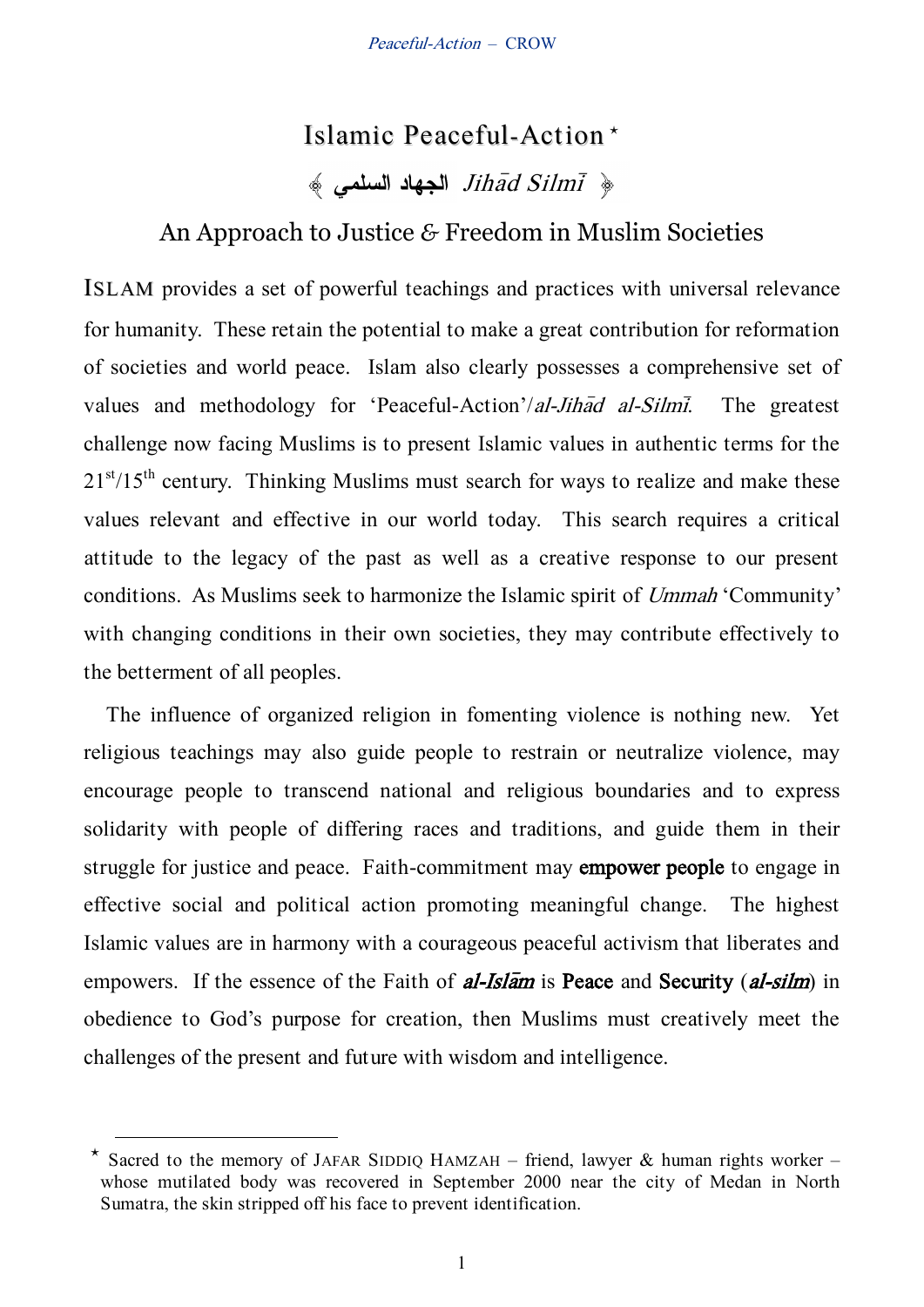#### ISLAMIC VALUES

Islamic Values have the potential to shape a more compassionate and tolerant future. This requires a path different than violent bloodshed, a path marked by intelligence and faith supporting bold action for change through peaceful conduct. By 'Islamic Values' we mean those moral-ethical attitudes and spiritual ideals that sincere faith implants into humans through their upbringing and character formation, growing into interior motivating impulses. Values operate by the inner willing of conscience, and are expressed in praiseworthy character traits and admirable models for behavior. Islamic values, when sensitively understood and practiced, make a more powerful contribution to peace and reconciliation than to war and bloodshed.

Religious commitment gives an effective basis for recruiting people, for nurturing a strong identity and discipline, and motivating them for direct action. Muslims rooted in traditional cultures may be inspired by their religious tradition to act boldly and peaceably for justice and peace. People are capable of developing the motivation, organization and leadership to engage in forceful action to achieve selfdetermination, social and economic justice, democratic political expression, and to oppose corruption and waste—while adhering to peaceful means of struggle in the face of violent provocation by oppressors. But this requires courage and conviction, unity and firm purpose, and intelligent organization and strong discipline. These values are exemplified in the character and deeds of the Prophet Muhammad  $(S)$  and the lives of great Muslim individuals in the past and today.

Values are essential for revitalizing the universal, rather than the national or particular, dimension of religious identity. The highest values mediated by Islam implant a religious consciousness affirming the unity and sacredness of all human life. Implementing Islamic Values operates at several dimensions: they help sustain a sense of personal security in our past identity and religious roots; they fortify courage and sacrifice when acting for justice and peace; and they offer guidance and support when responding to the forces and pressures being exerted upon Muslims by modernity. Islamic values build the foundation for realizing the goals of serving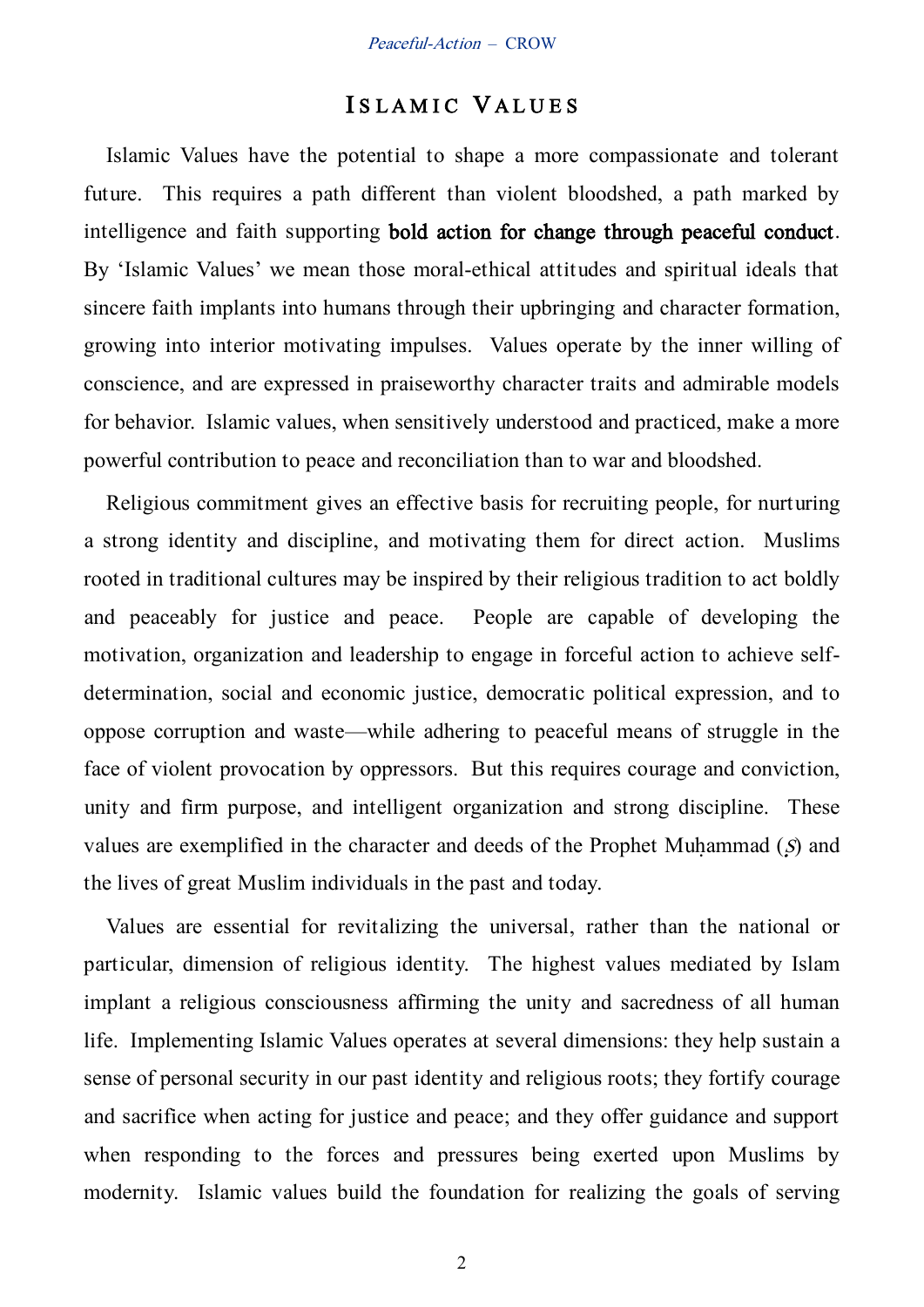others, implementing social, economic and political reforms, and ultimately of transforming human society in harmony with the order of divine wisdom.

This requires a fresh interpretation of 'force' and 'power', and a creative appropriation of Islamic Values as an antidote to violent conflict. It demands an original use of traditional precepts and teachings to communicate the need for change in thinking and deeds by using language capable of motivating people to act in the best manner for the highest purpose.

### WHAT IS PEACEFUL-ACTION?

Peaceful-Action is the primary essential form of  $Jih\bar{a}d$ —an active technique of struggle. Conflict is inherently part of human nature, and some conflicts can only be resolved through struggle. These are conflicts involving fundamental principles of a society or community: dignity and self-respect, freedom of faith and practice, freedom from foreign oppression or usurpation of land and property, equitable sharing of wealth and resources, and a people's ability to determine their own future. People employ the threat or use of violence when they feel that their choice lies between either passive surrender or violence—and their success requires the employment of violence.

It is not true that violence is the only effective means of action in conflict situations where these important principles are at stake. The technique of Peaceful-Action is based on the understanding that the exercise of power depends on the consent of the ruled, and people may neutralize or even control the power of their opponent by withdrawing their consent. Peaceful-Action is a method of action or a strategy intended to counter the opponent's power by a peaceable exercise of power. Peaceful-Action does not seek to avoid or ignore conflict, but provides one way for people to act together effectively for a common purpose. Actually, Peaceful-Action has always been one of the basic ways humans pursue and settle their conflicts throughout their history.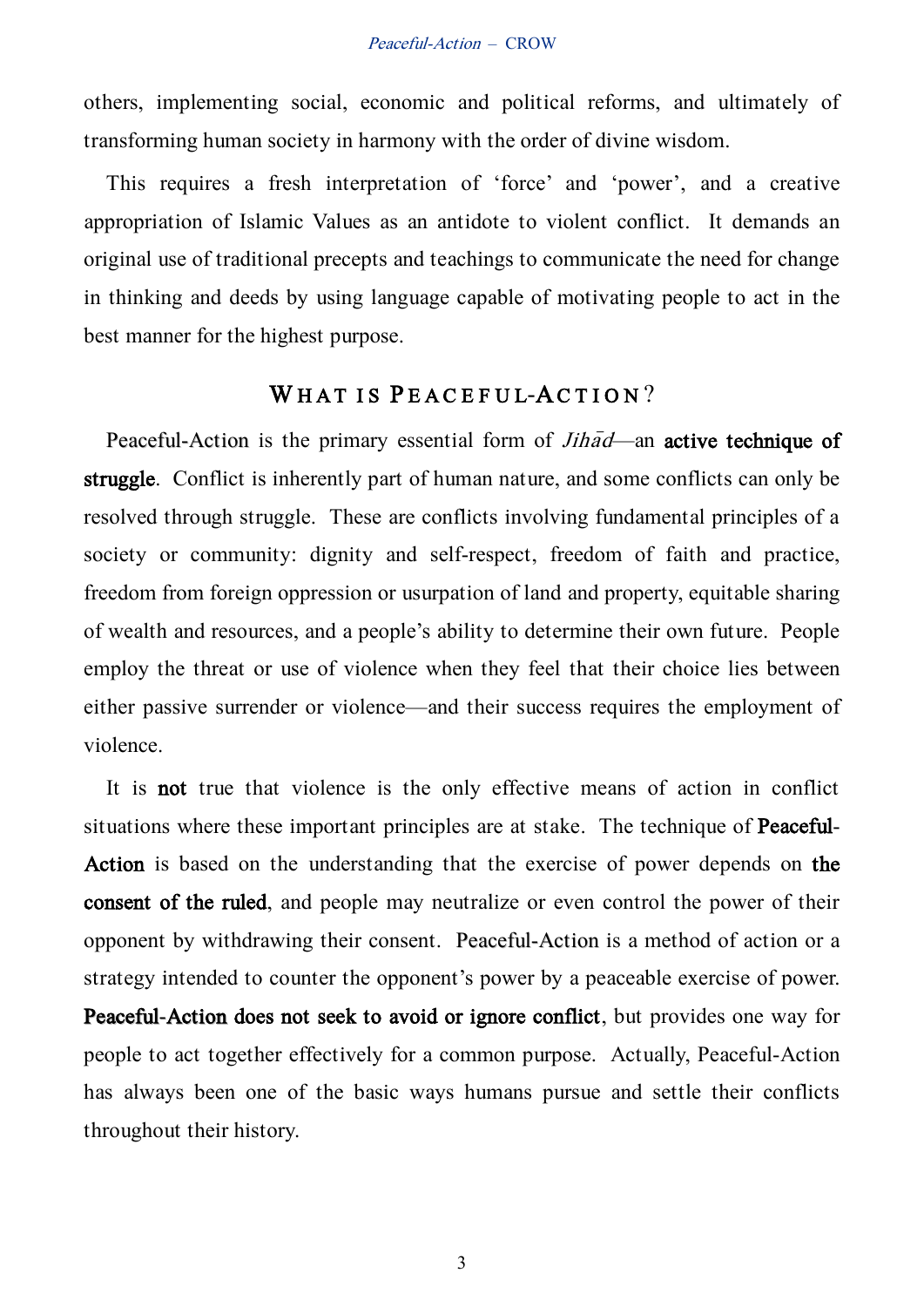In Islamic terms Peaceful-Action may be termed in Arabic al-'Amal al-Silmi or al-Jihad al-Silmi. (Parallel terms employed recently by a variety of thinkers and practitioners are: al-'amal al-islamiii 'Islamic action', al-muqayamat al-madaniyyah 'civil resistance', as well as al-jihad al-madani 'civil struggle', or simply al-sabr 'patient steadfastness') It does not attempt to avoid conflict—unlike well-known methods of 'conflict resolution' that seek to transform the conflict relationship in ways that prevent conflicts between opponents, primarily through negotiation and mediation. Rather, Peaceful-Action is a technique whereby people who reject passivity and submission and who view struggle as essential, can wage conflict without recourse to illegitimate force, violence or bloodshed. Peaceful-Action was employed by the Prophet Muhammad and his Companions throughout his mission in Mecca, and after his migration to al-Madinah until the Battle of Badr—namely, during the first fifteen out of the almost twenty-three years of Muhammad's prophetic mission.

畿

As a method of calling to truth and justice, of heeding the imperatives of revealed guidance, as an effective technique of action for waging conflict, and as a powerful method for resisting injustice and oppression, Peaceful-Action may include the following activities :

• Individual Example by peaceably inviting to and urging righteous conduct, and by drawing attention to falsehood, oppression and injustice, involving heeding the dictates of conscience and readiness to consciously suffer persecution or injury to one's own person—without recourse to violence.

• Public Protest and Persuasion, through speeches, demonstrations and petitions, as well as Symbolic Acts; genuine symbolic acts draw energy and effective impact from deeply seated religious and cultural values & teachings possessing the efficacy of moving people and conveying one's message to the widest extent possible.

4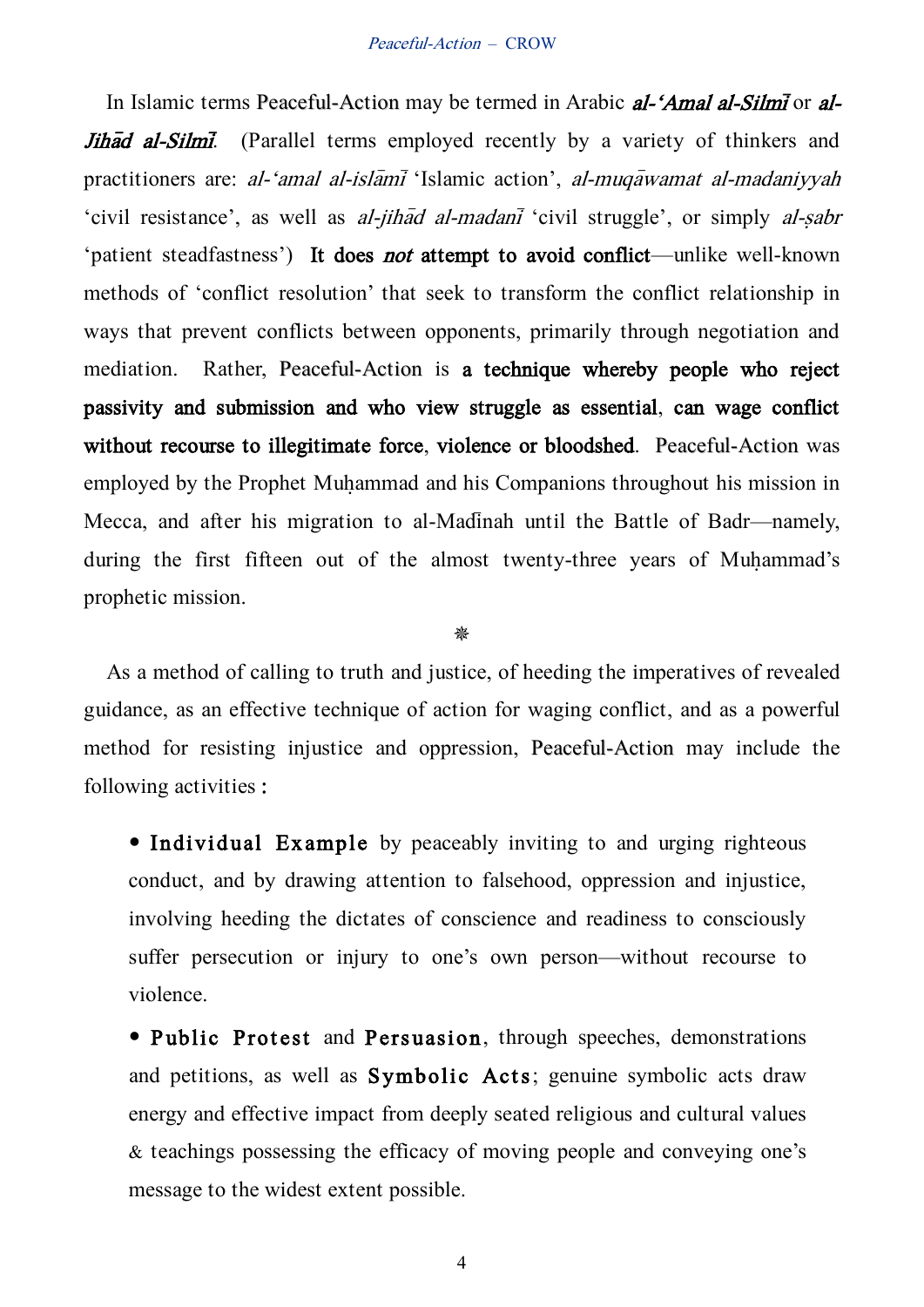A variety of forms of social, political and economic Non-Cooperation , Withdrawal or Renunciation; such as economic strikes, refusal to pay taxes or obey unjust laws, and boycotts of services and institutions in order to improve conditions and gain greater recognition; this was manifested first in Islam by migration (hijrah).

• Direct Intervention against specific abuses, policies or institutions (Intervention often relies on Symbolic Acts); also reliance on independent cultural and political institutions beyond state control or manipulation; as well as creating and establishing alternative parallel institutions serving educational and social needs and for economic self-aid, assisting the most disadvantaged, and for quick response to a specific crisis.

In other words, Peaceful-Action does not seek to resolve or do away with conflict; instead it seeks to engage in conflict without violence or bloodshed by adhering to divine imperatives and permanent values. It is a bold committed approach that understands conflict as a struggle among contenders for power and loyalties. Peaceful Struggle is an active method for matching forces with one's opponent, and it has the greatest capacity for bringing real freedom and justice and eliminating economic and social injustice through a transformative cultural and political strategy. When we study the historical examples where Peaceful-Action was applied effectively in Muslim societies, this truth becomes very clear.

#### ₩

### PEACEFUL CHANGE: Islamic Applications

Definite points springing from essential principles taught by Islam strongly support the validity of Peace ful-Action as an authentic Islamic practice and legitimate method of striving:

• Islam's vital emphasis on active struggle and the readiness to engage in spiritual and physical combat is one essential element. Historically, much Muslim political and spiritual practice is colored by a martial spirit of selfless action and sacrifice in opposing injustice and defending freedom of faith and conscience. This

5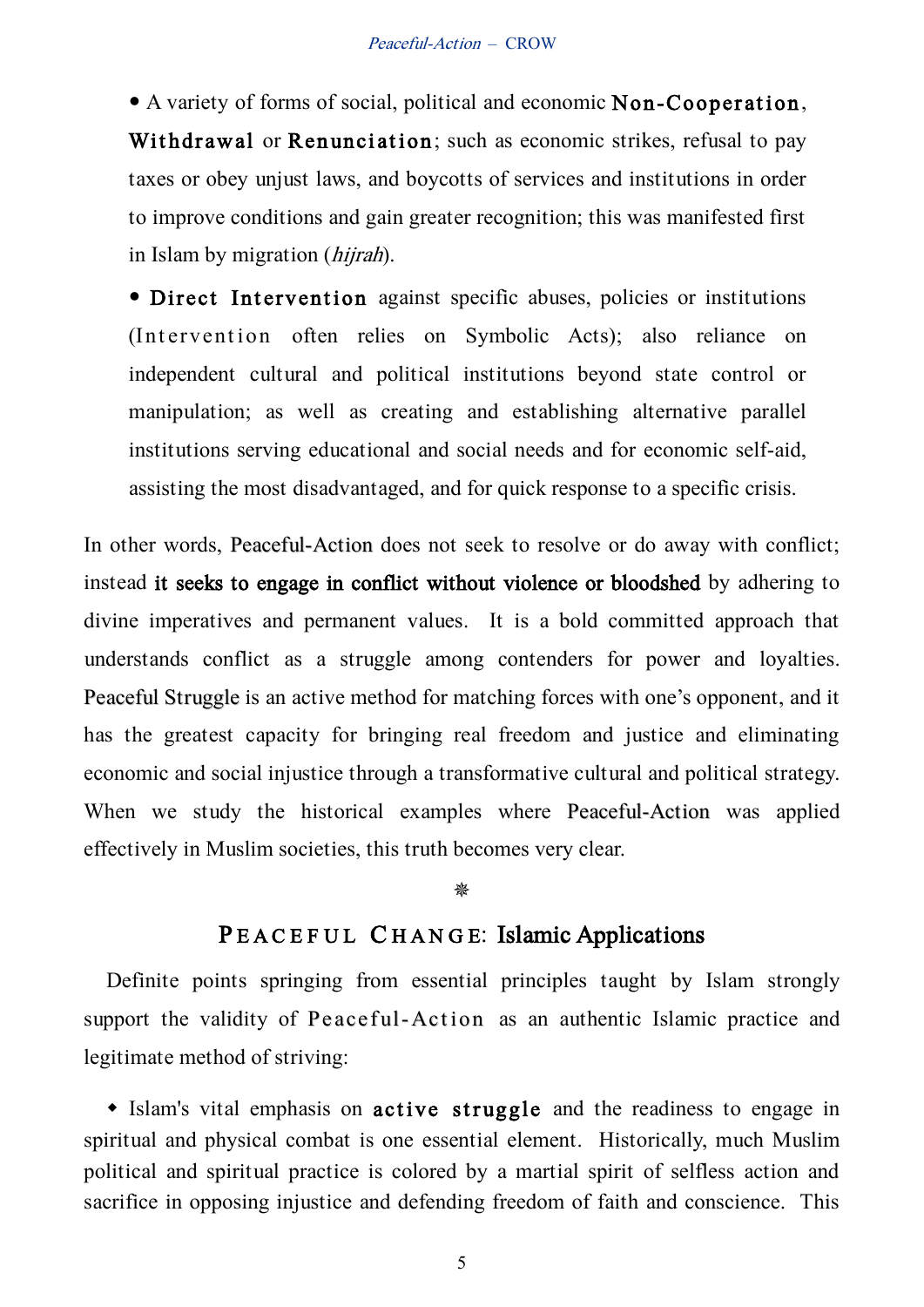reflects the valorization of the heroic 'warrior ideal' transposed onto the spiritual plane.

 Another element is the overriding commitment in Islam to social equity and political justice (*gist* and 'adl') in promoting humane values and in the construction of an ethical social order through opposing injustice, corruption and repression. 'Combating wicked-tyranny  $(al-t\bar{a}gh\bar{u}t$ ' is prominently featured in the Qur'anic recounting of prophetic history: We did raise among every people a Messenger (with the teaching), 'Worship God and shun wicked tyranny' [Q al-Nahl 16:36]. In Islamic religious teachings this commitment is viewed as harmonizing with the Divine purpose for creation and the imperative to make sacred the profane. Coupled with this stress on equity is an equally emphatic concern to safeguard the stability of social order and temporal authority to preserve the interests of faith and of life and property. Thus, fitnah ('civil dissension' & 'sedition') is actively discouraged in the wider interests of community peace and stability.

 Complementing this emphasis on justice and an equitable social order, Islam propounds specific ideals and practices for active reconciliation between individuals and groups. Islam thereby seeks a balance between the dictates of justice and equity, and those of human clemency, harmony, and selfless love embraced by the notion of  $\vec{a}$ -ihsan 'surpassing goodness':

Surely God enjoins justice and the 'doing-good-to-others' (al-'adl wa l $i$ hsan), and giving (to others) like unto (one's own) kin, and forbids indecency and manifest evil and unjust oppression  $[Q \text{ al-Nahl 16:90}]$ .

The Our'an renounces the use of forceful coercion in favor of active goodwill and persuasion in order to elicit intentional assent or compliance. There is no coercion in faith-obedience  $[aI-Baqarab 2:256]$ , is a keynote of the Qur'anic appeal to human conscience, intelligence, and motivation. The very name of the faith  $al\text{-}Isl\bar{a}m-$ 'submission-security'—derives etymologically from the noun  $al-silm$  - 'peacemaking' or 'conciliation' between conflicting parties.

 $\bullet$  Islamic scholars maintain that the Prophet Muhammad (S) set the primary precedent for using peaceful-action during his mission, particularly in the Makkan stage of his career from 610–622. Many Muslim thinkers have asserted that sacred history demonstrates that most of the Prophets dispatched to guide humanity practiced forms of peaceful-action in their historical missions (Nuh, Ibrahim, Yusuf, Yahya,  $\overline{1}$ sa), and this paradigm stands as the ideal human pattern. From the very first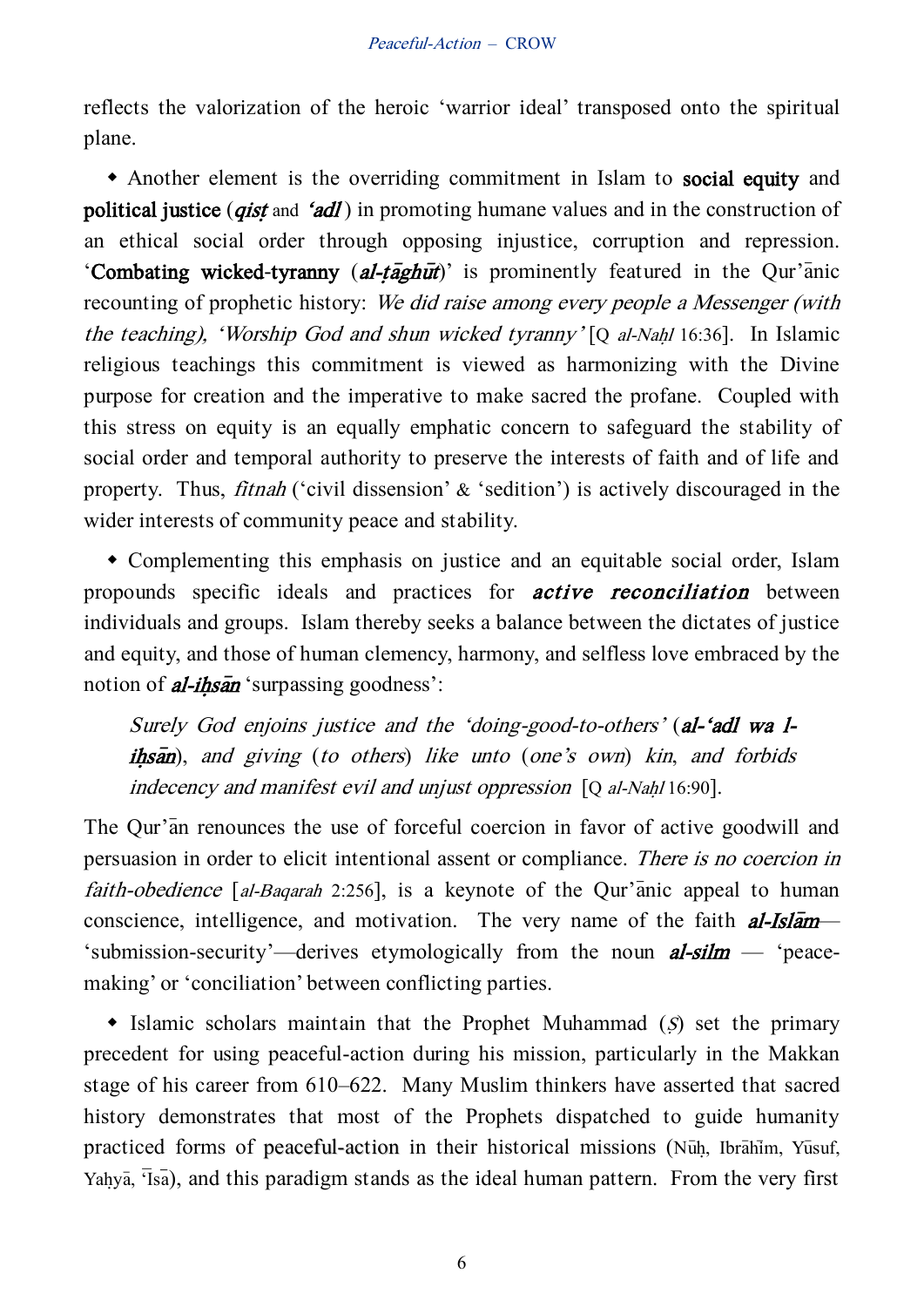homicide when Cain slew Abel, the first son of Adam set the paradigm for peacefulaction by refusing to employ violence against his brother's aggression when he told Cain that he refused to "stretch out my hand against thee to kill thee" [see Q al- $M\bar{a}'$ idah 5:27–32]. $*$ 

• The Prophet Muhammad strongly and unequivocally forbade Muslims taking the life of other Muslims, while also specifying certain legitimate exceptions (capital punishment for adultery, intentional murder,  $\&$  apostasy). Key teachings of sulh 'conciliation', 'afw 'forgiveness', and husna<sup>-</sup> what is best'—all related to the higher Islamic ideal of convincing and eliciting consent—are based on the reverence for human life, the inherent self-worth of the individual, and the possibility for individual and communal change; or in traditional religious discourse, for God to 'guide them aright'. Self-correction and personal uprightness are basic to inducing a change in others and to regenerating society and transforming human relationships from within outwards.

 The Islamic ideal of freedom of conscience and the promotion of pluralism and tolerance is another crucial component. The Qur'anic imperative addressed to the different religious communities, fa-stabique l-khayrat / Vie, then, with one another in doing good works [al-Baqarah 2:148, al-Ma<sup>-</sup>idah 5:48], requires humans of all faiths to compete in 'hastening to the good'. This forms the basis for harmonious interreligious relations, while implicitly rejecting all notions of religious exclusivity or ethnic election. Islam perceives a wisdom and divine purpose in differences or dissimilarities among people, without denying each their own distinctiveness and specificity.

## PEACEFUL-ACTION: Islamic Tactics

The following elements specific to Islamic religious teachings and practice qualify as part of an arsenal of techniques or strategies for pursuing Peaceful-Action:

 $\overline{a}$ 

<sup>\*</sup> In the prescient study by the Syrian peace philosopher Jawdat Sa'id, Madhhab Ibn Adam al-Awwal: mushkilat al-'unf fi l-'amal al-islami / The Doctrine of Adam's First Son: the problem of violence in Islamic action (Damascus, Matba'at Zayd b.Thabit al-Ansari, 1966;  $5<sup>th</sup>$  ed. Beirut, Dar al-Fikr al-Mu'asir, 1993), he was perhaps the first thinker to conceive and employ the term al-'amal al-silmi<sup> $\overline{i}$ </sup> / Peaceful-Action (ibid p.151). Ustadh Jawdat Sa'id has since expanded and amplified his understanding of this essential Islamic teaching in a number of works and public discussions since 1966.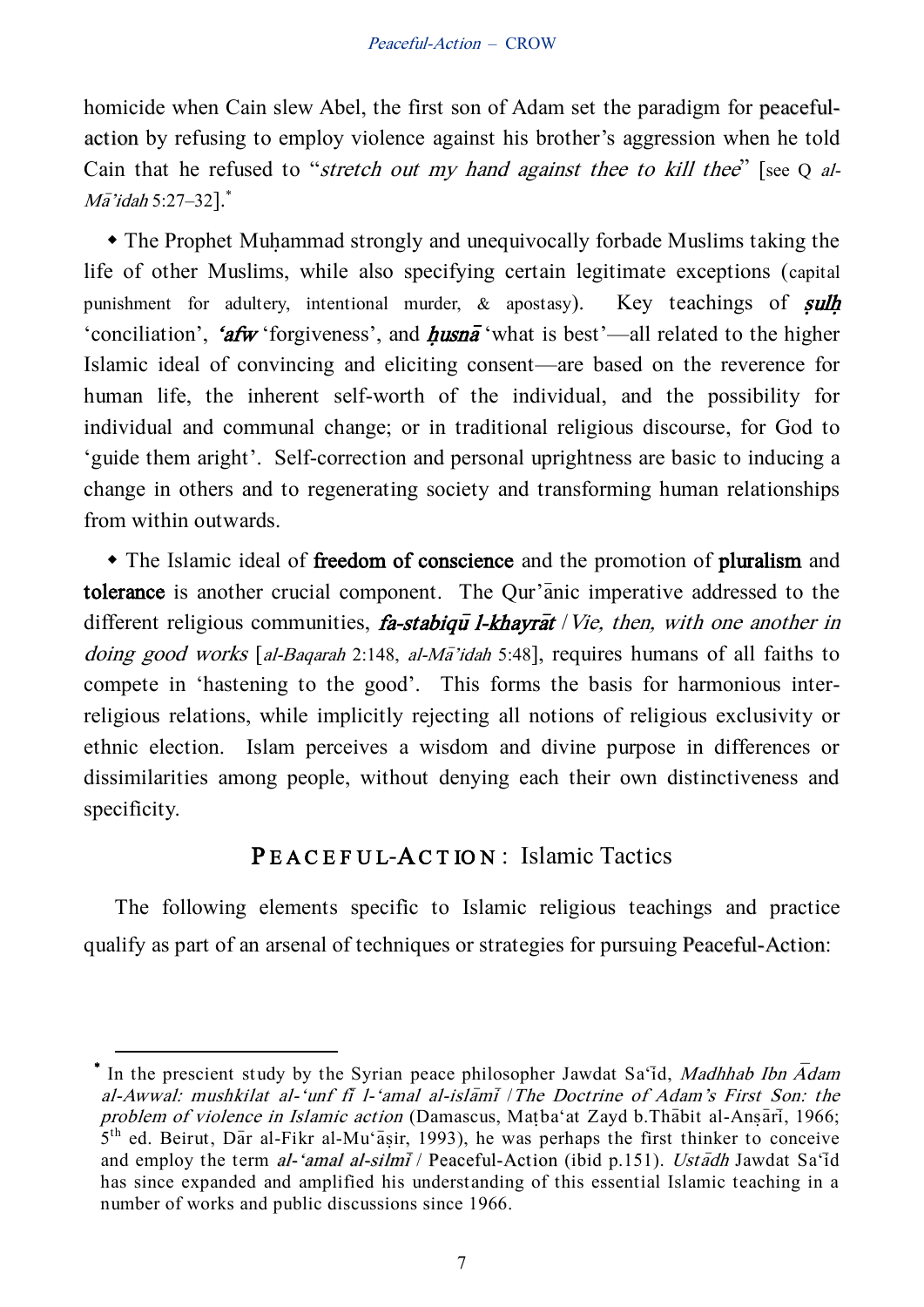• *jihad* 'Peaceful Striving'—not merely as defensive in repelling hostile aggression, but as a technique of pro-active intervention; also serving as individual and communal purification and sacrifice to solidify striving and induce discipline, education, and social commitment. Ultimately, 'peaceful striving' is to be pursued purely for the sake of God's approbation and good-pleasure, and it demands purity of motive and immaculate inner activity—the 'Major Combat'.

• sawm 'fasting'—as protest, boycott, symbolic action; and as conscious suffering to strengthen communal determination and clarity of goals.

• zakat 'alms-tax', and waqf 'charitable endowment'—to secure the material means for social engagement, redistribute wealth for communal benefit, insure the integrity of wealth, and to encourage social conscience and ensure material equity.

•  $mawa'iz'$  exhortation', 'warning'—to chastise and correct leaders by speaking truth to power, awaken conscience, and revivify ideals as part of active reconciliation.

• 'afw 'forgiveness',  $h$ usna<sup>-</sup> 'what-is-best', and  $i$ hsan 'surpassing goodness'—to heal ruptures, rectify imbalances, and to exemplify the higher human mode of conduct [see Q al-Shura 42:40].

• the *khutbah* or Friday prayer sermon, in its function for education, persuasion, correction and moral example; as well as for mobilization, reminder, and guidance.

• hisbah or ihtisab 'oversight of public welfare and safety'—for promoting municipal good, preventing corruption, vice, and enforcing public morality; also as 'oversight of commerce' to deter fraud, commercial abuses, and ensure market equity. Recall that the classical office of the **muhtasib** 'market supervisor' exercised economic and moral supervision through remonstrance as well as mild coercion, intervening of his own accord & dictate of conscience without waiting for a complaint.

• *hijrah* 'emigration'—as both 'withdrawal' and 'non-cooperation' for the purpose of protest and example; to gain freedom of faith and practice by escaping repression and persecution; as well as for cultivating self-reliance and active initiative.

• sulh & islah 'conciliation' & 'peace making' (*yuslihu baynahum*)—in resolving conflicts between individuals or groups to ensure the harmony of the wider community. This springs from the key Qur'anic teaching on ending conflict: **aslihu** 

8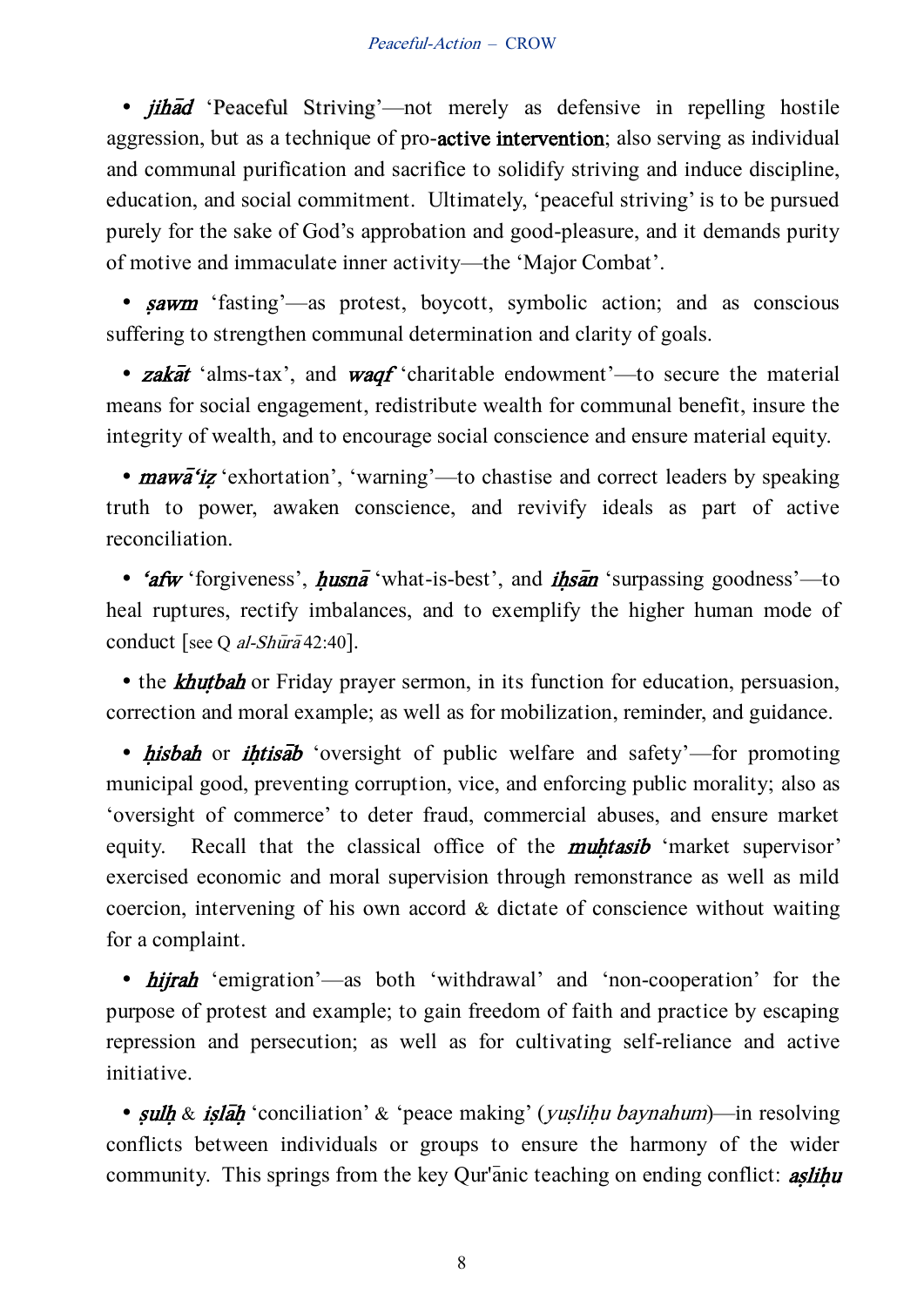**dhati baynikum** and do you rightly dispose-order the case that is between you and be of one accord in unison—or simply 'Peace Making' [see Q al-Anfal 8:1, al-Nisa' 4:35, 4:114, *al-Hujurat* 49:9–10, ...]. Muslims must be of one accord after divisions over spilt blood, disputed property or rivalries, and act reciprocally with justice and equity (al-muqsit $\bar{u}$ n).

• A related concept is **maslahah** 'public interest' serving the welfare of the community as a whole, and overriding all formal legal aspects of human relationships in favor of public utility and compassion. Several classical jurists developed this notion of *maslahah* to the extent that the  $ri' \bar{a}$  varia-maslahah 'protecting of public welfare' could override explicit revealed Qur'anic text (or the absence of text), in light of the Prophetic tradition: "*la darar wa la dirar /no injury* should be imposed nor an injury to be inflicted as a penalty for another injury.'

(The spirit of *maslahah* was at times extended to embrace indemnity exacted on the group for failing to fulfill communal obligations, as with the Andalusian jurist Ibn Hazm's *fatwa* that an entire neighborhood was responsible to pay the blood-money when a beggar was found to have starved to death on their street.)

₩

It is appropriate in this context to recall Islam's stress on individual and collective duties within the unity of the Muslim Ummah 'Faith Community' as a human collectivity charged with a universal moral mission: upholding justice and integrity, calling people to the good, and providing by means of the example of its own unity a living witness to the Oneness of Allah (tawhid). The experience of 'Community' in Islam is basic to social identity, and encompasses important ideals of solidarity with oppressed against oppressors, the need to realize the political and legal framework for embodying religious imperatives, and the unitary impetus for equality, common purpose, and the brotherhood of all humanity.

Today the significance of the trans-national Ummah ideal is increasingly centered in its potential of supporting trans-national paths for communal co-operation and civil mobilization without having to oppose the state, and in its ability of facilitating ways of making nation-states more responsive and more participatory, less corrupt, and more willing to tolerate change from below. Furthermore, the ideal of